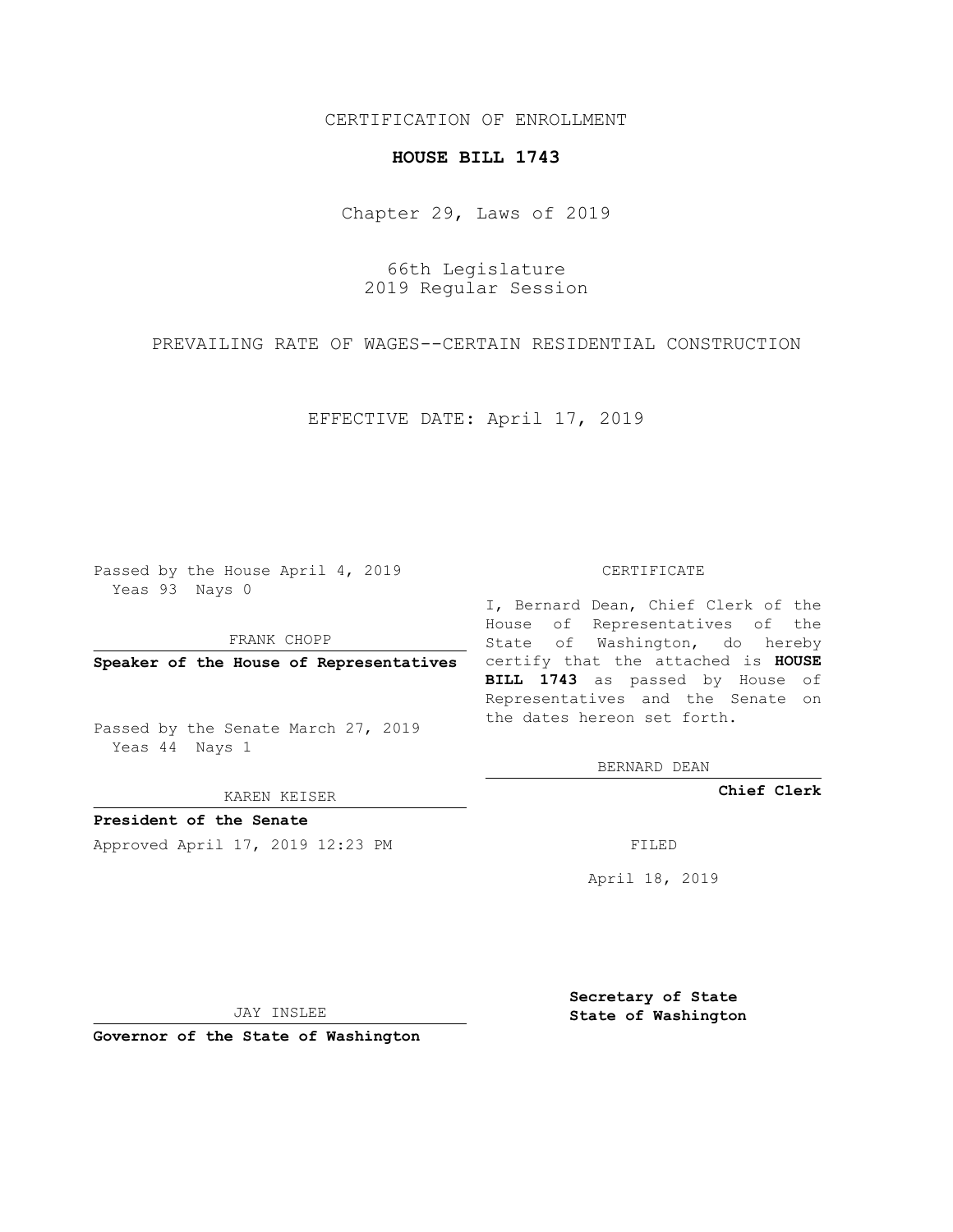#### **HOUSE BILL 1743**

#### AS AMENDED BY THE SENATE

Passed Legislature - 2019 Regular Session

# **State of Washington 66th Legislature 2019 Regular Session**

**By** Representatives Ormsby, Sells, Appleton, Fey, Tharinger, and Kloba

Read first time 01/30/19. Referred to Committee on Labor & Workplace Standards.

 AN ACT Relating to the methodology for establishing the prevailing rate of wages for the construction of affordable housing, homeless and domestic violence shelters, and low-income weatherization and home rehabilitation public works; reenacting and amending RCW 39.12.015; adding a new section to chapter 39.12 RCW; 6 creating new sections; and declaring an emergency.

7 BE IT ENACTED BY THE LEGISLATURE OF THE STATE OF WASHINGTON:

 NEW SECTION. **Sec. 1.** The legislature intends that the methodology for establishing the prevailing rates of wages under this act applies only to affordable housing, homeless and domestic violence shelters, and low-income weatherization and home rehabilitation programs.

13 **Sec. 2.** RCW 39.12.015 and 2018 c 248 s 1 and 2018 c 242 s 1 are 14 each reenacted and amended to read as follows:

15 (1) All determinations of the prevailing rate of wage shall be 16 made by the industrial statistician of the department of labor and 17 industries.

18 (2) The time period for recovery of any wages owed to a worker 19 affected by the determination is tolled until the prevailing wage 20 determination is final.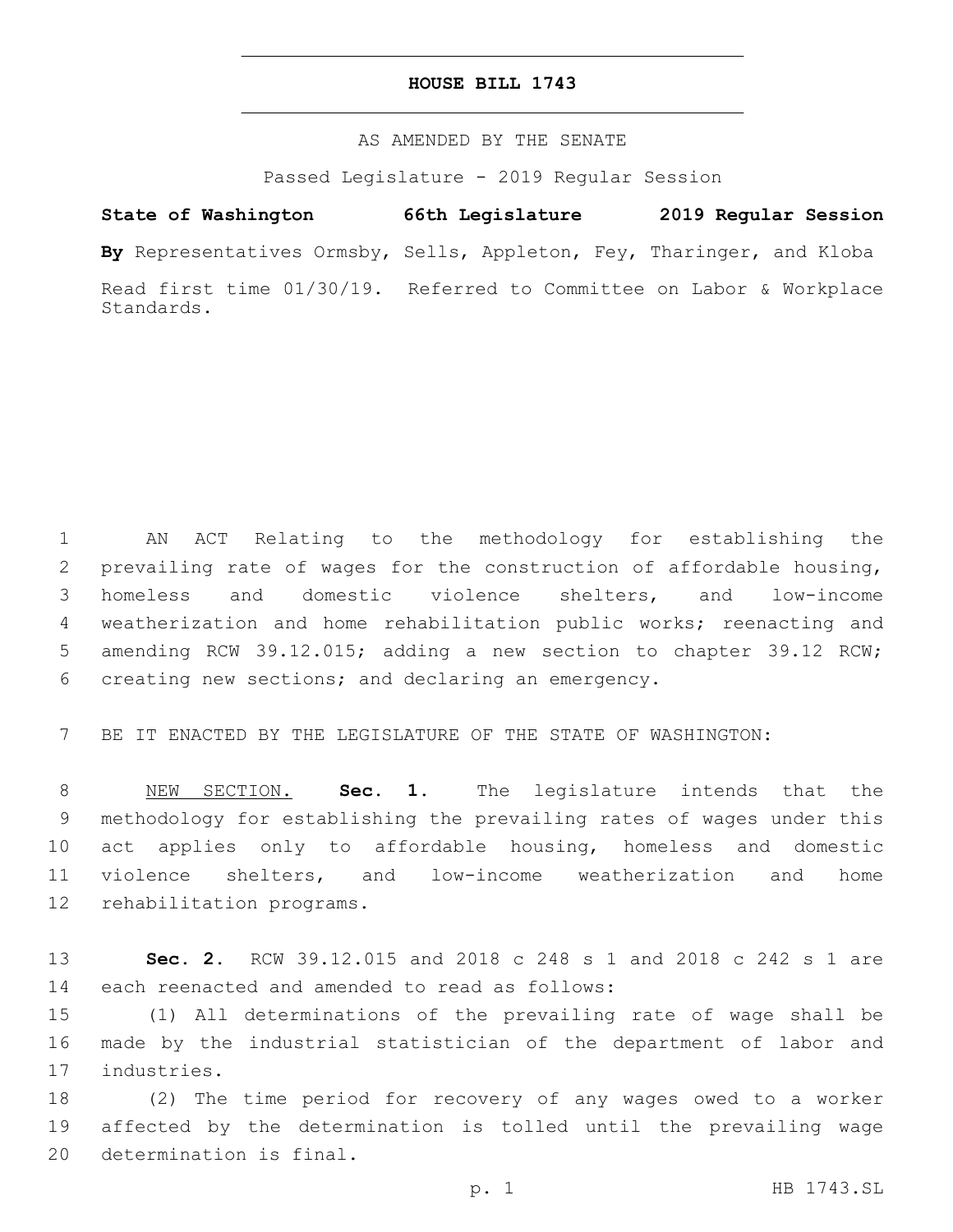(3)(a) Except as provided in section 3 of this act, and notwithstanding RCW 39.12.010(1), the industrial statistician shall establish the prevailing rate of wage by adopting the hourly wage, usual benefits, and overtime paid for the geographic jurisdiction established in collective bargaining agreements for those trades and occupations that have collective bargaining agreements. For trades and occupations with more than one collective bargaining agreement in 8 the county, the higher rate will prevail.

 $((+4))$  (b) For trades and occupations in which there are no collective bargaining agreements in the county, the industrial statistician shall establish the prevailing rate of wage as defined in RCW 39.12.010 by conducting wage and hour surveys. In instances when there are no applicable collective bargaining agreements and conducting wage and hour surveys is not feasible, the industrial statistician may employ other appropriate methods to establish the 16 prevailing rate of wage.

 NEW SECTION. **Sec. 3.** A new section is added to chapter 39.12 18 RCW to read as follows:

 (1) For residential construction, the industrial statistician shall establish the prevailing rate of wage by conducting wage and hour surveys. If the industrial statistician determines that information received from a survey is insufficient to determine the prevailing rate of wage for a trade under this subsection, the industrial statistician shall employ other appropriate methods to 25 establish the prevailing rate of wage.

 (a) The industrial statistician shall conduct the initial surveys required by this subsection (1) as soon as feasible after the effective date of this section. These surveys shall cover fiscal year 2018.

 (b) The industrial statistician shall conduct a wage and hour survey following the initial survey or otherwise reestablish a prevailing rate of wage for each trade covered by this section at least every five years, and after the initial survey may stagger the 34 surveys for workload purposes.

 (2)(a) Until the industrial statistician has established a prevailing wage rate under subsection (1)(a) of this section and except as provided in (b) of this subsection, the industrial 38 statistician shall establish the wage rate by: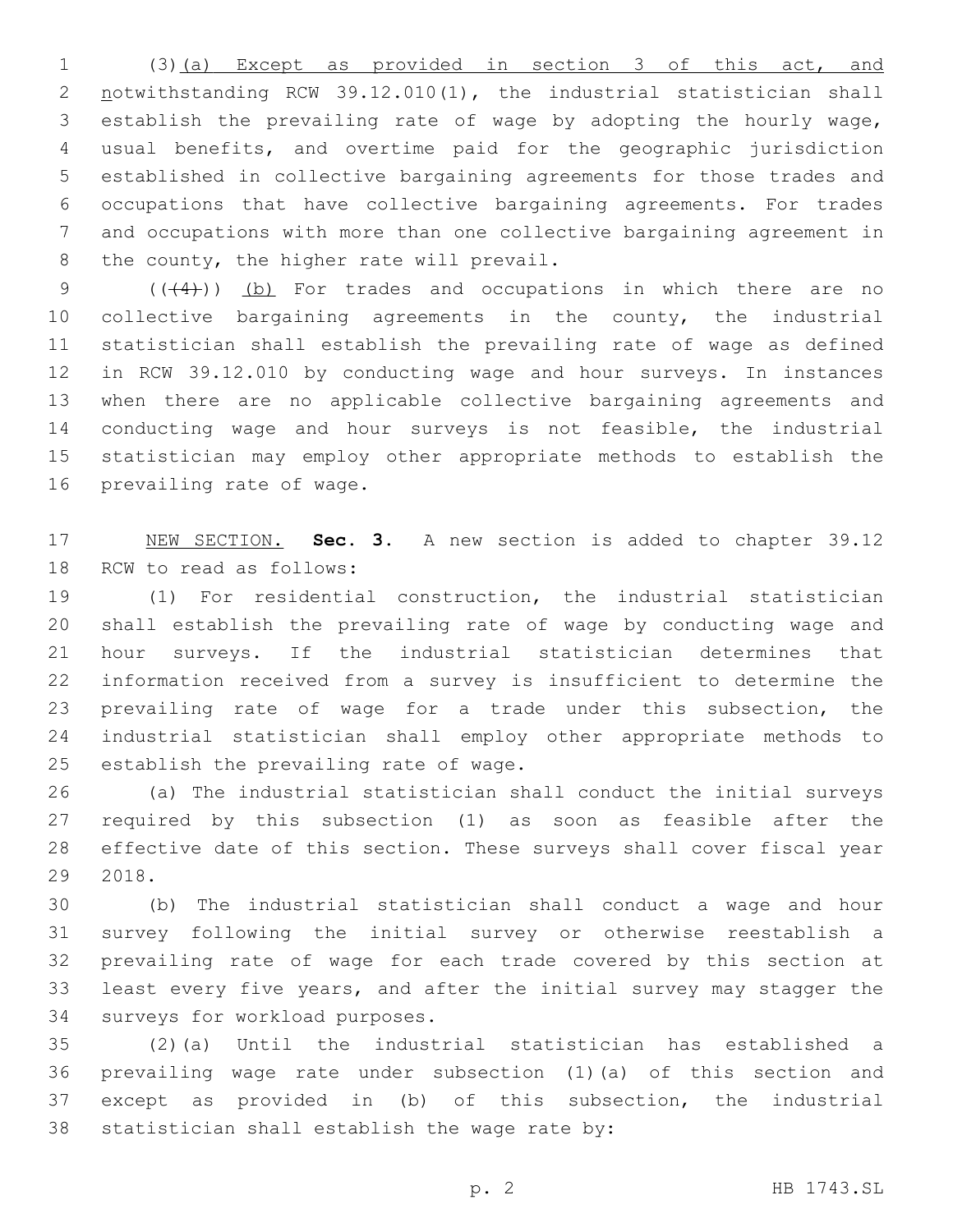- (i) Identifying the residential prevailing wage rate in effect on 2 August 30, 2018, for that trade (rate A);
- (ii) Determining the year most recent to 2018, but not earlier than 2007, in which the wage rate for that trade was adjusted (year A);
- (iii) Determining the percentage change in the annual average hourly wages reported for construction workers in Washington state, as calculated by the United States bureau of labor statistics' state and area employment, hours, and earnings estimates, from year A to 10 2019;
- (iv) Adding the percentage change from (a)(iii) of this 12 subsection to one hundred percent (percentage A); and

(v) Multiplying rate A by percentage A.13

 (b) If the residential construction wage rate in effect for a trade on August 31, 2018, is the same as the wage rate in effect on August 30, 2018, the industrial statistician must adopt the wage rate in effect for the trade on August 31, 2018, until a wage rate is established under subsection (1)(a) of this section.

19 (3) For purposes of this section:

- (a) "Residential construction" means construction, alteration, repair, improvement, or maintenance of single-family dwellings, duplexes, apartments, condominiums, and other residential structures not to exceed four stories in height, including the basement, in the 24 following categories:
- (i) Affordable housing, including permanent supportive housing and transitional housing, which may include common spaces, community rooms, recreational spaces, a management office, or offices for the 28 purposes of service delivery;
- (ii) Weatherization and home rehabilitation programs for low-30 income households; and
- 

(iii) Homeless shelters and domestic violence shelters.

 (b) "Residential construction" does not include the utilities construction, such as water and sewer lines, or work on streets, or work on other structures unrelated to the housing.

 NEW SECTION. **Sec. 4.** The industrial statistician must establish and publish wage rates under section 3(2) of this act within thirty days after the effective date of this section. The wage rates take effect thirty days after publication.